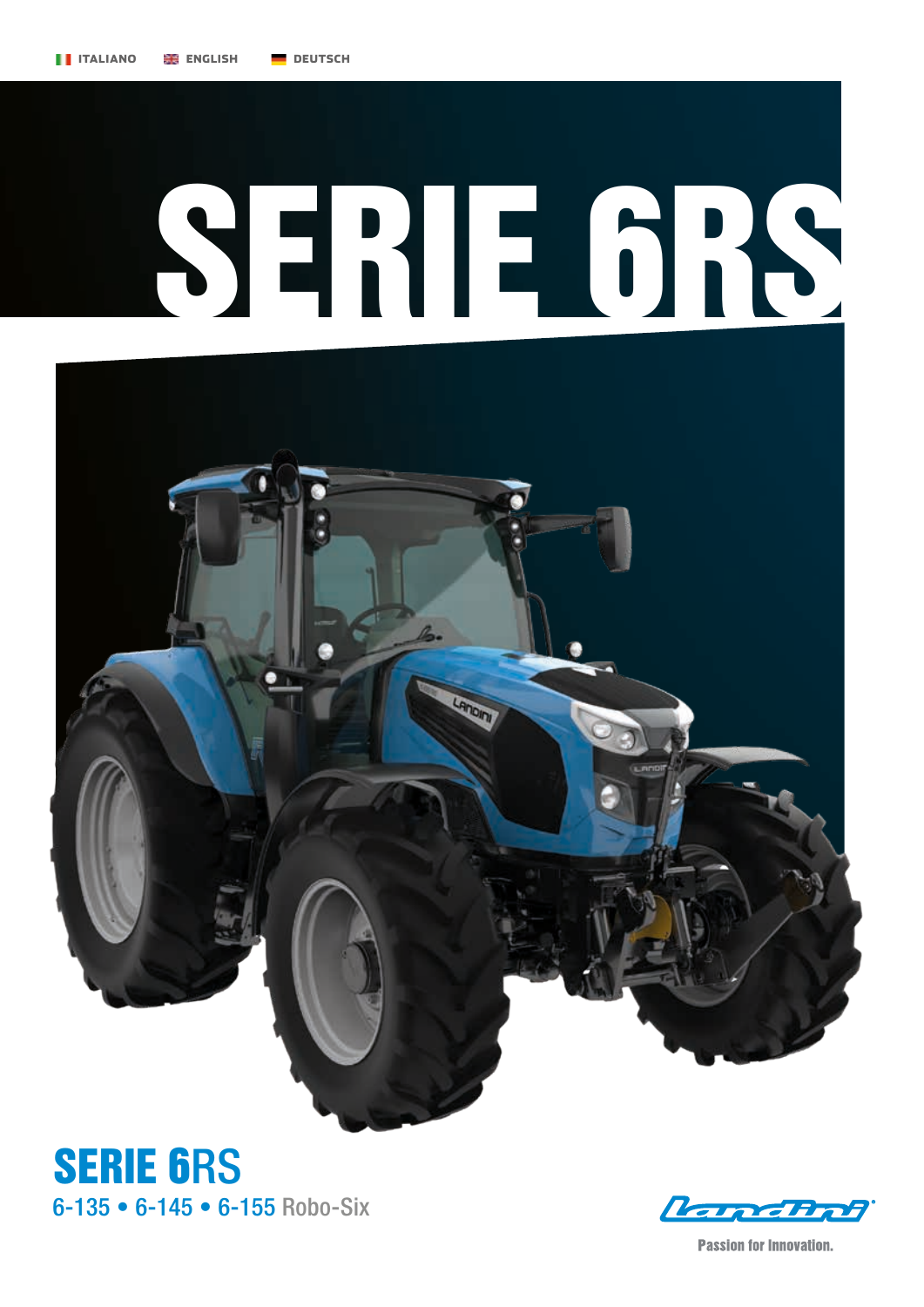| <b>TE ITALIANO</b>                                                                        |                                                                                                                                                                                                                    |                                                                                   |           |  |  |
|-------------------------------------------------------------------------------------------|--------------------------------------------------------------------------------------------------------------------------------------------------------------------------------------------------------------------|-----------------------------------------------------------------------------------|-----------|--|--|
|                                                                                           | 6-135 RS                                                                                                                                                                                                           | 6-145 RS                                                                          | 6-155 RS  |  |  |
|                                                                                           | Robo-Six                                                                                                                                                                                                           | Robo-Six                                                                          | Robo-Six  |  |  |
| <b>MOTORE</b>                                                                             |                                                                                                                                                                                                                    |                                                                                   |           |  |  |
| Potenza massima (97/68/CE - ISO/TR 14396)<br>CV / kW                                      | 125/92                                                                                                                                                                                                             | 135 / 100                                                                         | 144 / 106 |  |  |
| CV / kW<br>Potenza massima con EPM (97/68/CE - ISO/TR 14396)                              | 135 / 100                                                                                                                                                                                                          | 146 / 107                                                                         | 155 / 114 |  |  |
|                                                                                           |                                                                                                                                                                                                                    | 1800                                                                              |           |  |  |
| qiri/min<br>Regime di potenza massima                                                     |                                                                                                                                                                                                                    |                                                                                   |           |  |  |
| Coppia massima senza EPM (con EPM) a 1400 giri/min<br>Nm                                  | 520 (551)                                                                                                                                                                                                          | 551 (610)                                                                         | 600 (630) |  |  |
| Produttore                                                                                |                                                                                                                                                                                                                    | <b>FPT</b>                                                                        |           |  |  |
| Tipo motore - Installazione                                                               |                                                                                                                                                                                                                    | <b>NEF 45</b>                                                                     |           |  |  |
| Sistema di post-trattamento Stage V / Tier 4 Final                                        |                                                                                                                                                                                                                    | HI-eSCR2                                                                          |           |  |  |
| Cilindri / Cilindrata / Valvole                                                           |                                                                                                                                                                                                                    | 4/4,5/16                                                                          |           |  |  |
| Sistema di aspirazione                                                                    |                                                                                                                                                                                                                    | turbo con intercooler                                                             |           |  |  |
| Manutenzione                                                                              |                                                                                                                                                                                                                    | intervallo di manutenzione 500 ore                                                |           |  |  |
| <b>CAPACITÀ</b>                                                                           |                                                                                                                                                                                                                    |                                                                                   |           |  |  |
| Serbatoio carburante                                                                      |                                                                                                                                                                                                                    | 220                                                                               |           |  |  |
| Serbatoio AdBlue / DEF                                                                    |                                                                                                                                                                                                                    | 23                                                                                |           |  |  |
| <b>TRASMISSIONE</b>                                                                       |                                                                                                                                                                                                                    |                                                                                   |           |  |  |
| Tipo                                                                                      |                                                                                                                                                                                                                    | Robo-Six - 6 marce powershift e 4 gamme sincronizzate a controllo manuale         |           |  |  |
| Numero di stadi                                                                           |                                                                                                                                                                                                                    | $\bullet$ 24 AV + 24 RM senza superriduttore - o 40 AV + 40 RM con superriduttore |           |  |  |
| km/h<br>Velocità minima                                                                   |                                                                                                                                                                                                                    | 2,4 senza superriduttore - 0,36 con superriduttore                                |           |  |  |
| Regime motore a 40 km/h                                                                   |                                                                                                                                                                                                                    | $-1739$                                                                           |           |  |  |
| giri/min                                                                                  |                                                                                                                                                                                                                    |                                                                                   |           |  |  |
| Regime motore a 50 km/h<br>giri/min                                                       |                                                                                                                                                                                                                    | $O - 1859$                                                                        |           |  |  |
| Controlli trasmissione e altre funzioni                                                   | · SmartPilot con bracciolo - Gesione marce powershift, inversore elettroidraulico,<br>memoria dei giri motore, MyHMF, PDF e sollevatore posteriori                                                                 |                                                                                   |           |  |  |
| Controlli trasmissione e altre funzioni                                                   | O - SmartPilot Plus con bracciolo - Gestione marce powershift, inversore elettroidraulico, memoria<br>dei giri motore, MyHMF, PDF e distributori idraulici posteriori, sollevatore anteriore e caricatore frontale |                                                                                   |           |  |  |
| <b>ASSALI ANTERIORE E POSTERIORE</b>                                                      |                                                                                                                                                                                                                    |                                                                                   |           |  |  |
| Assale anteriore sospeso                                                                  | O - IFS - sistema di sospensione a ruote indipendenti                                                                                                                                                              |                                                                                   |           |  |  |
| <b>SISTEMA DI FRENATURA</b>                                                               |                                                                                                                                                                                                                    |                                                                                   |           |  |  |
| Freni anteriori                                                                           |                                                                                                                                                                                                                    | freni a disco in bagno d'olio                                                     |           |  |  |
|                                                                                           |                                                                                                                                                                                                                    |                                                                                   |           |  |  |
| Sistemi di frenatura rimorchio                                                            | frenatura pneumatica 2 oppure 2+1 linee conforme a MR con o senza frenatura idraulica singola linea,<br>frenatura idraulica doppia linea conforme a MR (solo versione 40 km/h)                                     |                                                                                   |           |  |  |
| Freno motore                                                                              |                                                                                                                                                                                                                    | $\bullet$                                                                         |           |  |  |
| <b>CIRCUITO IDRAULICO</b>                                                                 |                                                                                                                                                                                                                    |                                                                                   |           |  |  |
| Pompa idraulica assiale con sistema CCLS a centro chiuso - portata                        |                                                                                                                                                                                                                    | $-114$ l/min                                                                      |           |  |  |
| Distributori posteriori - tipo, portata, numero                                           | $\bullet$ - 3 meccanici - 80 l/min<br>O - 3 meccanici + 2 elettronici. 5 elettronici - 100 l/min                                                                                                                   |                                                                                   |           |  |  |
| Divisore di flusso con selettore - portata                                                | O - selettore di flusso a 2 sezioni - 60l/min                                                                                                                                                                      |                                                                                   |           |  |  |
| Distributori ventrali - tipo, portata                                                     | 2 elettroidraulici con joystick multifunzione - 100 l/min                                                                                                                                                          |                                                                                   |           |  |  |
| <b>ATTACCO A 3 PUNTI POSTERIORE</b>                                                       |                                                                                                                                                                                                                    |                                                                                   |           |  |  |
| Sollevatore posteriore a controllo elettronico                                            |                                                                                                                                                                                                                    |                                                                                   |           |  |  |
|                                                                                           | con controllo dello sforzo ai bracci inferiori, controllo di posizione, controllo misto e posizione flottante                                                                                                      |                                                                                   |           |  |  |
| Categoria - tipo di attacchi                                                              | • Il - rotule con ganci ad attacco rapido - O III - rotule con ganci ad attacco rapido                                                                                                                             |                                                                                   |           |  |  |
| Capacità massima di sollevamento ai ganci - diametro cilindri<br>kg                       |                                                                                                                                                                                                                    | • 7200 - 90 mm                                                                    |           |  |  |
| PRESA DI FORZA POSTERIORE                                                                 |                                                                                                                                                                                                                    |                                                                                   |           |  |  |
| Velocità                                                                                  |                                                                                                                                                                                                                    | • 540 / 540 E O 540 / 1000 O 540 / 540 E / 1000 / 1000 E                          |           |  |  |
| <b>ATTACCO A 3 PUNTI POSTERIORE</b>                                                       |                                                                                                                                                                                                                    |                                                                                   |           |  |  |
| Sollevatore anteriore a controllo elettronico                                             |                                                                                                                                                                                                                    | · con controllo di posizione                                                      |           |  |  |
| Capacità di sollevamento ai ganci (OCSE ai ganci)<br>kg                                   |                                                                                                                                                                                                                    | 2500                                                                              |           |  |  |
| PRESA DI FORZA ANTERIORE                                                                  |                                                                                                                                                                                                                    |                                                                                   |           |  |  |
| Tipo                                                                                      |                                                                                                                                                                                                                    | O - elettroidraulica con modulazione dell'innesto                                 |           |  |  |
| Velocità<br>giri/min                                                                      |                                                                                                                                                                                                                    | 1000                                                                              |           |  |  |
| <b>CABINA</b>                                                                             |                                                                                                                                                                                                                    |                                                                                   |           |  |  |
| Sospensione meccanica Landini                                                             |                                                                                                                                                                                                                    | $\circ$                                                                           |           |  |  |
| DSM Data Screen Manager                                                                   | O - monitor touch screen 12"                                                                                                                                                                                       |                                                                                   |           |  |  |
| MyLights                                                                                  | • - con DSM                                                                                                                                                                                                        |                                                                                   |           |  |  |
| Fari di lavoro - versione 2                                                               | O 14 - 2 cofano, 2 maniglie (LED), 4 tetto anteriore, 4 tetto posteriore, 2 parafango posteriore (LED)                                                                                                             |                                                                                   |           |  |  |
| Fari di lavoro LED                                                                        | O 14 - 2 cofano, 2 maniglie, 4 tetto anteriore, 4 tetto posteriore, 2 parafango posteriore                                                                                                                         |                                                                                   |           |  |  |
|                                                                                           |                                                                                                                                                                                                                    |                                                                                   |           |  |  |
| Lampeggianti                                                                              |                                                                                                                                                                                                                    | $\bullet$ - lato sinistro $\circ$ - lato sinistro e destro                        |           |  |  |
| <b>TECNOLOGIA A BORDO</b>                                                                 |                                                                                                                                                                                                                    | $\bigcirc$                                                                        |           |  |  |
| PSM Precision Steering Management, ISObus posteriore & EazySteer - predisposizione        |                                                                                                                                                                                                                    |                                                                                   |           |  |  |
| PSM Precision Steering Management, ISObus posteriore & EazySteer - kit completo EGNOS     | $\circ$                                                                                                                                                                                                            |                                                                                   |           |  |  |
| PSM Precision Steering Management, ISObus posteriore & EazySteer - kit completo RTK NTRIP | O - Ricambi ArgoTractors                                                                                                                                                                                           |                                                                                   |           |  |  |
| Landini Fleet Management - 3 anni di abbonamento completo                                 |                                                                                                                                                                                                                    |                                                                                   |           |  |  |
|                                                                                           |                                                                                                                                                                                                                    | $\bigcirc$                                                                        |           |  |  |
| <b>DIMENSIONI E PESI</b>                                                                  |                                                                                                                                                                                                                    |                                                                                   |           |  |  |
| Passo<br>mm                                                                               |                                                                                                                                                                                                                    | 2560                                                                              |           |  |  |
| Peso alla spedizione - misurato con specifiche medie<br>kg                                |                                                                                                                                                                                                                    | 5500                                                                              |           |  |  |
| Peso massimo ammissibile<br>kg                                                            |                                                                                                                                                                                                                    | 9500                                                                              |           |  |  |
| Dimensione massima pneumatici anteriori e posteriori - (Raggio Indice -RI)<br>mm          |                                                                                                                                                                                                                    | 520/60R28 VF (RI 650) - 650/60R38 VF (RI 825)                                     |           |  |  |

**Legenda:** ● standard ○ opzionale



I dati tecnici del seguente depliant sono forniti a puro titolo informativo e possono essere modificati senza preavviso. I dati tecnici del seguente depliant sono forniti a puro titolo informativo e possono essere modificati senza preavviso.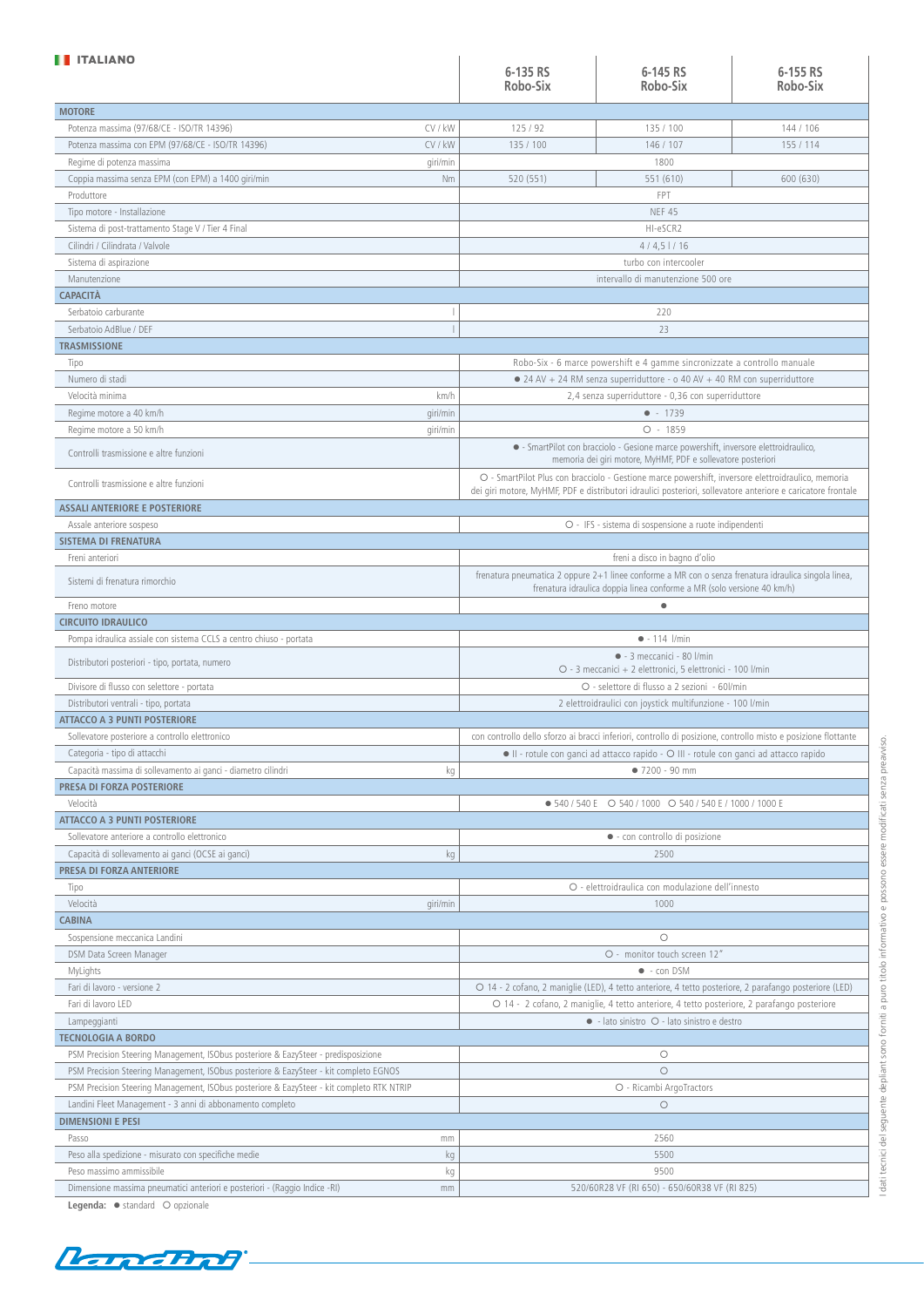| <b>ENGLISH</b>                                                                  |         |                                                                                                                                                               |                                                                                                           |           |  |  |
|---------------------------------------------------------------------------------|---------|---------------------------------------------------------------------------------------------------------------------------------------------------------------|-----------------------------------------------------------------------------------------------------------|-----------|--|--|
|                                                                                 |         | 6-135 RS                                                                                                                                                      | 6-145 RS                                                                                                  | 6-155 RS  |  |  |
|                                                                                 |         | Robo-Six                                                                                                                                                      | Robo-Six                                                                                                  | Robo-Six  |  |  |
| <b>ENGINE</b>                                                                   |         |                                                                                                                                                               |                                                                                                           |           |  |  |
| Max power (97/68/EC - ISO TR 14396)                                             | hp / kW | 125/92                                                                                                                                                        | 135 / 100                                                                                                 | 144 / 106 |  |  |
| Max power with EPM (97/68/EC - ISO TR 14396)                                    | hp / kW | 135 / 100                                                                                                                                                     | 146 / 107                                                                                                 | 155 / 114 |  |  |
| Engine speed at max power                                                       | rpm     |                                                                                                                                                               | 1800                                                                                                      |           |  |  |
| Max torque without EPM (with EPM) at 1400 rpm                                   | Nm      | 520 (551)                                                                                                                                                     | 551 (610)                                                                                                 | 600 (630) |  |  |
| Manufacturer                                                                    |         |                                                                                                                                                               | FPT                                                                                                       |           |  |  |
| Engine type                                                                     |         |                                                                                                                                                               | <b>NEF 45</b>                                                                                             |           |  |  |
| Stage V / Tier 4 Final exhaust after-treatment system                           |         |                                                                                                                                                               | HI-eSCR2                                                                                                  |           |  |  |
| Cylinders / Displacement / Valves                                               |         |                                                                                                                                                               | $4/4.5$ $1/16$                                                                                            |           |  |  |
| Air intake system                                                               |         |                                                                                                                                                               | turbo intercooler                                                                                         |           |  |  |
| Maintenance interval                                                            |         |                                                                                                                                                               | 500 hours                                                                                                 |           |  |  |
| <b>CAPACITIES</b>                                                               |         |                                                                                                                                                               |                                                                                                           |           |  |  |
| Fuel tank                                                                       |         |                                                                                                                                                               | 220                                                                                                       |           |  |  |
| AdBlue / DEF tank                                                               |         |                                                                                                                                                               | 23                                                                                                        |           |  |  |
| <b>TRANSMISSION</b>                                                             |         |                                                                                                                                                               |                                                                                                           |           |  |  |
| Type                                                                            |         |                                                                                                                                                               | Robo-Six - 6 powershift and 4 synchronized ranges controlled by lever                                     |           |  |  |
| No. of gears                                                                    |         |                                                                                                                                                               | $\bullet$ 24 FWD + 24 REV without creeper - $\circ$ 40 FWD + 40 REV with creeper                          |           |  |  |
| Minimum speed                                                                   | km/h    |                                                                                                                                                               | 2.4 without creeper - 0.36 with creeper                                                                   |           |  |  |
| Engine speed at 40 km/h                                                         | rpm     |                                                                                                                                                               | $-1739$                                                                                                   |           |  |  |
| Engine speed at 50 km/h                                                         | rpm     |                                                                                                                                                               | $O - 1859$                                                                                                |           |  |  |
| Transmission & other controls                                                   |         |                                                                                                                                                               | • SmartPilot with armrest - Powershift speeds, RPS, engine memo switch, MyHMF,<br>rear PTO and rear hitch |           |  |  |
| Transmission & other controls                                                   |         | O SmartPilot Plus with armrest - Powershift speeds, RPS, engine memo switch,<br>MyHMF, rear PTO, rear remotes, front hitch and front loader                   |                                                                                                           |           |  |  |
| <b>FRONT AND REAR AXLES</b>                                                     |         |                                                                                                                                                               |                                                                                                           |           |  |  |
| Front suspended axle                                                            |         |                                                                                                                                                               | O - IFS - independent front wheel suspension system                                                       |           |  |  |
| <b>BRAKING SYSTEM</b>                                                           |         |                                                                                                                                                               |                                                                                                           |           |  |  |
| Front braking system                                                            |         |                                                                                                                                                               | oil-bath disc brakes                                                                                      |           |  |  |
| Trailer braking system                                                          |         | pneumatic brake system with 2 or 2+1 lines as per MR, with or without single-line hydraulic brake -<br>2-line hydraulic brake system as per MR (40 km/h only) |                                                                                                           |           |  |  |
| Engine brake                                                                    |         |                                                                                                                                                               | $\bullet$                                                                                                 |           |  |  |
| <b>HYDRAULIC SYSTEM</b>                                                         |         |                                                                                                                                                               |                                                                                                           |           |  |  |
| Hydraulic piston pump with CCLS system - flow rate                              |         | $-114$ l/min                                                                                                                                                  |                                                                                                           |           |  |  |
| Remote valves - type, flow rate, number                                         |         | $\bullet$ - 3 mechanical - 80 l/min -<br>O - 3 mechanical + 2 electrohydraulic, 5 electrohydraulic - 100 l/min                                                |                                                                                                           |           |  |  |
| Flow divider with flow selector - section flow rate                             |         | O - flow divider with 2 sections - 60l/min                                                                                                                    |                                                                                                           |           |  |  |
| Mid-mounted remote valves - flow rate                                           |         | O - 2 electrohydraulic with multifunction joystick - 100 l/min                                                                                                |                                                                                                           |           |  |  |
| <b>REAR 3-POINT HITCH</b>                                                       |         |                                                                                                                                                               |                                                                                                           |           |  |  |
| Electronically-controlled rear hitch                                            |         | with lower link draft control, position control, mixed control, float position                                                                                |                                                                                                           |           |  |  |
| Category - coupler type                                                         |         | II - quick-hitch hooks - O III - quick-hitch hooks                                                                                                            |                                                                                                           |           |  |  |
| Max lifting capacity at hitch points - ram diameter                             | kg      | $•7200 - 90 mm$                                                                                                                                               |                                                                                                           |           |  |  |
| <b>REAR PTO</b>                                                                 |         |                                                                                                                                                               |                                                                                                           |           |  |  |
| Speeds                                                                          |         |                                                                                                                                                               | • 540 / 540 E O 540 / 1000 O 540 / 540 E / 1000 / 1000 E                                                  |           |  |  |
| <b>FRONT 3-POINT HITCH</b>                                                      |         |                                                                                                                                                               |                                                                                                           |           |  |  |
| Electronically-controlled front hitch                                           |         |                                                                                                                                                               | • - with position control                                                                                 |           |  |  |
| Lift capacity at hitch points (OECD at the hooks)                               | kg      | 2500                                                                                                                                                          |                                                                                                           |           |  |  |
| <b>FRONT PTO</b>                                                                |         |                                                                                                                                                               |                                                                                                           |           |  |  |
| Type                                                                            |         |                                                                                                                                                               | O - electrohydraulic multidisc clutch with modulated engagement                                           |           |  |  |
| Speed                                                                           | rpm     |                                                                                                                                                               | 1000                                                                                                      |           |  |  |
| <b>CAB</b>                                                                      |         |                                                                                                                                                               |                                                                                                           |           |  |  |
| Landini mechanical cab suspension                                               |         |                                                                                                                                                               | $\circ$                                                                                                   |           |  |  |
| DSM Data Screen Manager                                                         |         | O - 12" touch screen monitor                                                                                                                                  |                                                                                                           |           |  |  |
| MyLights                                                                        |         | • - with DSM                                                                                                                                                  |                                                                                                           |           |  |  |
| Work lights - version 2                                                         |         | O 14 - 2 bonnet, 2 handles (LED), 4 roof front, 4 roof rear, 2 rear mudguard (LED)                                                                            |                                                                                                           |           |  |  |
| Full LED work lights                                                            |         | O 14 - 2 bonnet, 2 handles, 4 roof front, 4 roof rear, 2 rear mudguard                                                                                        |                                                                                                           |           |  |  |
| Beacon lights                                                                   |         |                                                                                                                                                               | • left side - O left and right side                                                                       |           |  |  |
| <b>ON-BOARD TECHNOLOGY</b>                                                      |         |                                                                                                                                                               |                                                                                                           |           |  |  |
| PSM Precision Steering Management, rear ISObus & EazySteer- ready               |         |                                                                                                                                                               | $\bigcirc$                                                                                                |           |  |  |
| PSM Precision Steering Management, rear ISObus & EazySteer - EGNOS full kit     |         |                                                                                                                                                               | $\circ$                                                                                                   |           |  |  |
| PSM Precision Steering Management, rear ISObus & EazySteer - RTK NTRIP full kit |         |                                                                                                                                                               | O - Argo Tractors Spare Parts                                                                             |           |  |  |
| Landini Fleet Management - 3-year full plan subscription                        |         |                                                                                                                                                               | $\circ$                                                                                                   |           |  |  |
| <b>WEIGHT AND DIMENSIONS</b>                                                    |         |                                                                                                                                                               |                                                                                                           |           |  |  |
| Wheelbase                                                                       | mm      |                                                                                                                                                               | 2560                                                                                                      |           |  |  |
| Shipping weight - measured with average specs                                   | kg      |                                                                                                                                                               | 5500                                                                                                      |           |  |  |
| Gross vehicle weight                                                            | kg      |                                                                                                                                                               | 9500                                                                                                      |           |  |  |
| Max front and rear tyre size - (Index Radius - IR)                              | mm      | 520/60R28 VF (IR 650) - 650/60R38 VF (IR 825)                                                                                                                 |                                                                                                           |           |  |  |